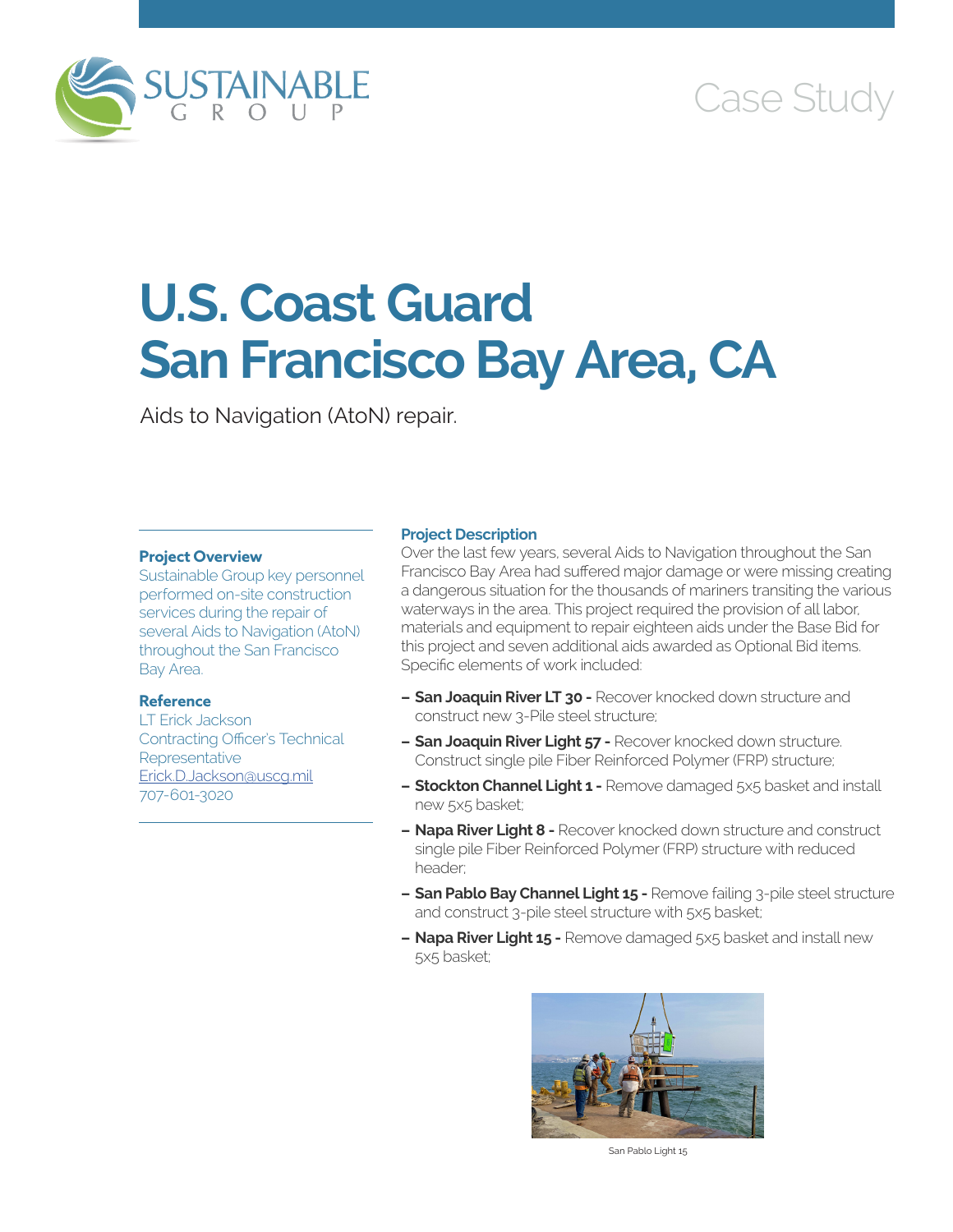



Construction of Bodega Bay Range C Rear Light



Vibratory pile driving for 3-pile structure

- **– Redwood Creek Entrance Light 2 -** Recover knocked down structure and construct 3-Pile steel structure with reduced header;
- **– Redwood Creek Entrance Light 13 -** Remove leaning, damaged single pile steel structure and construct single pile Fiber Reinforced Polymer (FRP) structure with reduced header;
- **– San Bruno Shoal Channel Light 4 -** Remove damaged basket and ladders and install reduced header with day boards, light, and ladder sections;
- **– San Francisco Airport Day beacon 1 -** Remove failing wood structure and install FRP pile with reduced header;
- **– Oakland Outer Harbor Light 9 -** Recover knocked down structure and construct 3-Pile steel structure with reduced header;
- **– Oakland Outer Harbor Light 7 -** Remove leaning, damaged single pile steel structure and construct 3-Pile steel structure with reduced header;
- **– Oakland Inner Harbor Light 8 -** Remove leaning damaged structure and construct FRP single pile structure with reduced header;
- **– N. Anita Rock Light** Remove spalling damaged concrete tower from concrete caisson structure. Cut/grind surface of caisson. Install steel anchor bolts and mount steel pedestal structure with 5x5 basket;
- **– Sacramento River DWSC Light 66 -** Demolish existing concrete and steel structure and construct single pile steel structure with 5x5 basket;
- **– Sacramento River DWSC Light 50 -** Recover knockdown and construct single pile steel structure with 5x5 basket;
- **– Sacramento River DWSC Light 6 -** Demolish existing single pile steel structure and construct three pile steel structure with 5x5 basket;
- **– Sacramento River DWSC Light 1 -** Demolish existing single pile steel structure and construct single pile steel structure with 5x5 basket.

Option Items:

- **– Bodega Bay Range C Rear Light -** Demolish existing driven single pile range structure. Bolt new pile on to existing concrete pad, install range board, ladders, 5x5 basket, and light;
- **– Bodega Harbor Channel Day beacon 22 -** Recover knockdown and construct single pile FRP structure with reduced header, day boards, and ladder section;
- **– Bodega Harbor Channel Day beacon 44 -** Recover knockdown and construct single pile FRP structure with reduced header, day boards, and ladder section;
- **– Bodega Harbor Channel Light 2 -** Remove damaged structure and construct single pile FRP structure with reduced header, day boards, light, and ladder section;